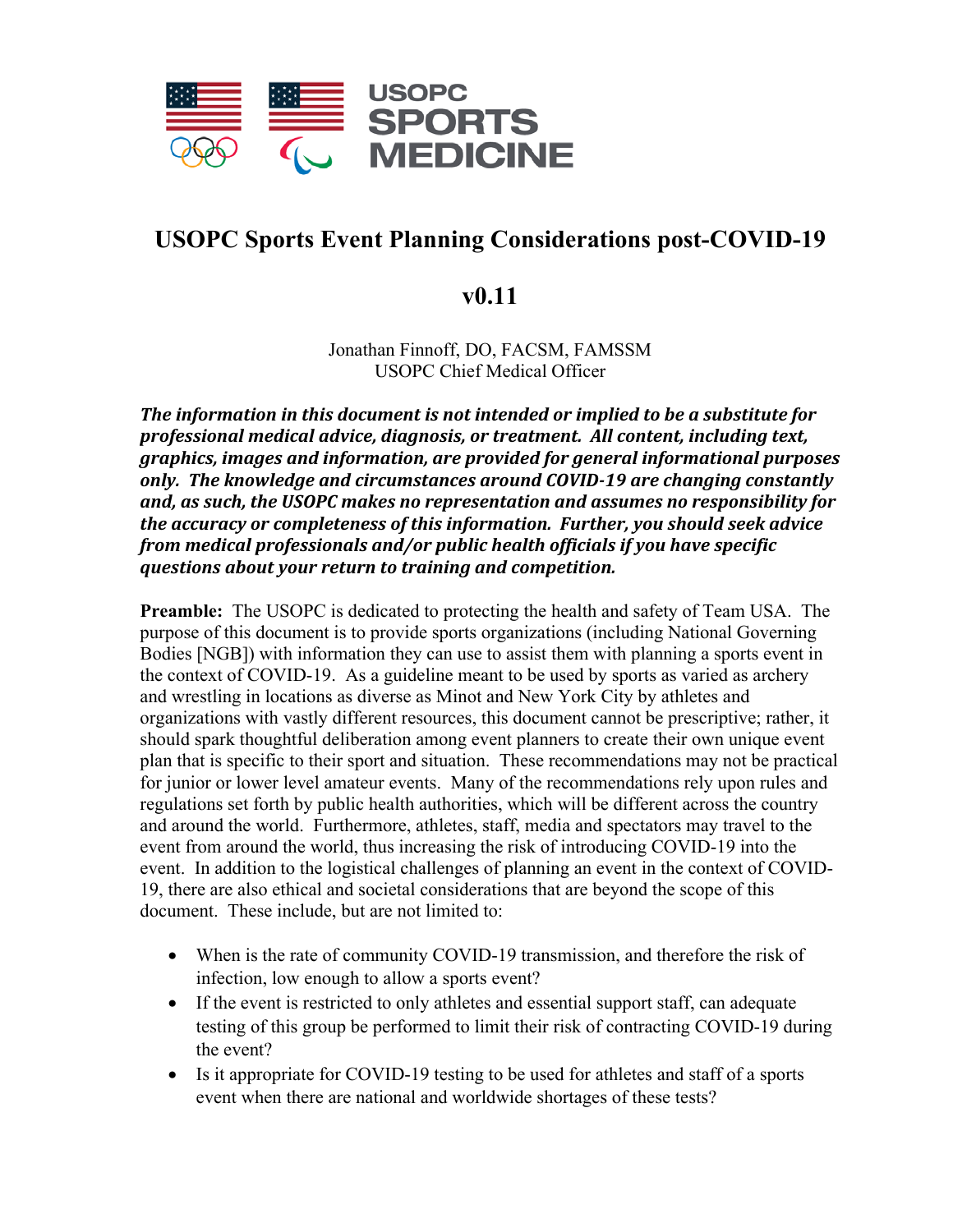

- Can event management mandate testing of athletes and essential support staff in order to participate in the competition?
- Can event management exclude athletes from competing in the competition if they test positive for COVID-19 and/or present with signs and symptoms of COVID-19?
- Is it appropriate for athletes, event staff and spectators to be supplied with or use personal protective equipment (PPE) meant for medical personnel when there is a worldwide shortage of PPE?
- Should or can you restrict athletes from participating in an event if they travel from a location with active community transmission of COVID-19?

Finally, although the young and healthy tend to have less severe cases of COVID-19, every case of this disease is potentially life-altering or deadly, particularly in those with risk factors that may occur in our Olympic or Paralympic athletes such as asthma, hypertension, diabetes, liver disease, kidney disease, immune suppression, or neurologic disorders affecting respiration. Furthermore, many essential support staff and spectators will have one or more of these risk factors plus additional risk factors such as age  $> 65$ . Even when no or very limited active transmission of COVID-19 is occurring in a specific region, it is likely that easing of public health restrictions or allowing people to travel to the event from distant sites will result in re-introduction of COVID-19 infections into the community and "second wave" outbreaks. Until COVID-19 is either eradicated, a vaccine is developed, or a cure is found, there is no way of completely eliminating the risk of fatal infection. This should always be in the forefront of your mind when planning your event.

#### **Event Planning**

#### *1. Financial impact of cancellation*

- a. It is likely that events will frequently need to be cancelled due to recurrent outbreaks of COVID-19 making event planning less predictable. One should consider if the financial impact of an event cancelation close to the time of the event will have a significant negative financial impact on the event organizer, associated organizations, athletes, or spectators. Is there significant financial risk associated with event cancelation?
	- i.  $Yes = proceed to 1b$
	- ii. No = proceed to 2
- b. Can the financial risk be mitigated through means such as event insurance, establishing financial impact timelines for cancellation, reschedule the event for a later date, or negotiate a contract that limits negative financial impact (e.g., no guaranteed hotel block, no guaranteed minimum catering costs, etc.)?
	- i. Yes = implement risk mitigation measures and proceed to 2.
	- ii.  $No = \text{consider not planning the event.}$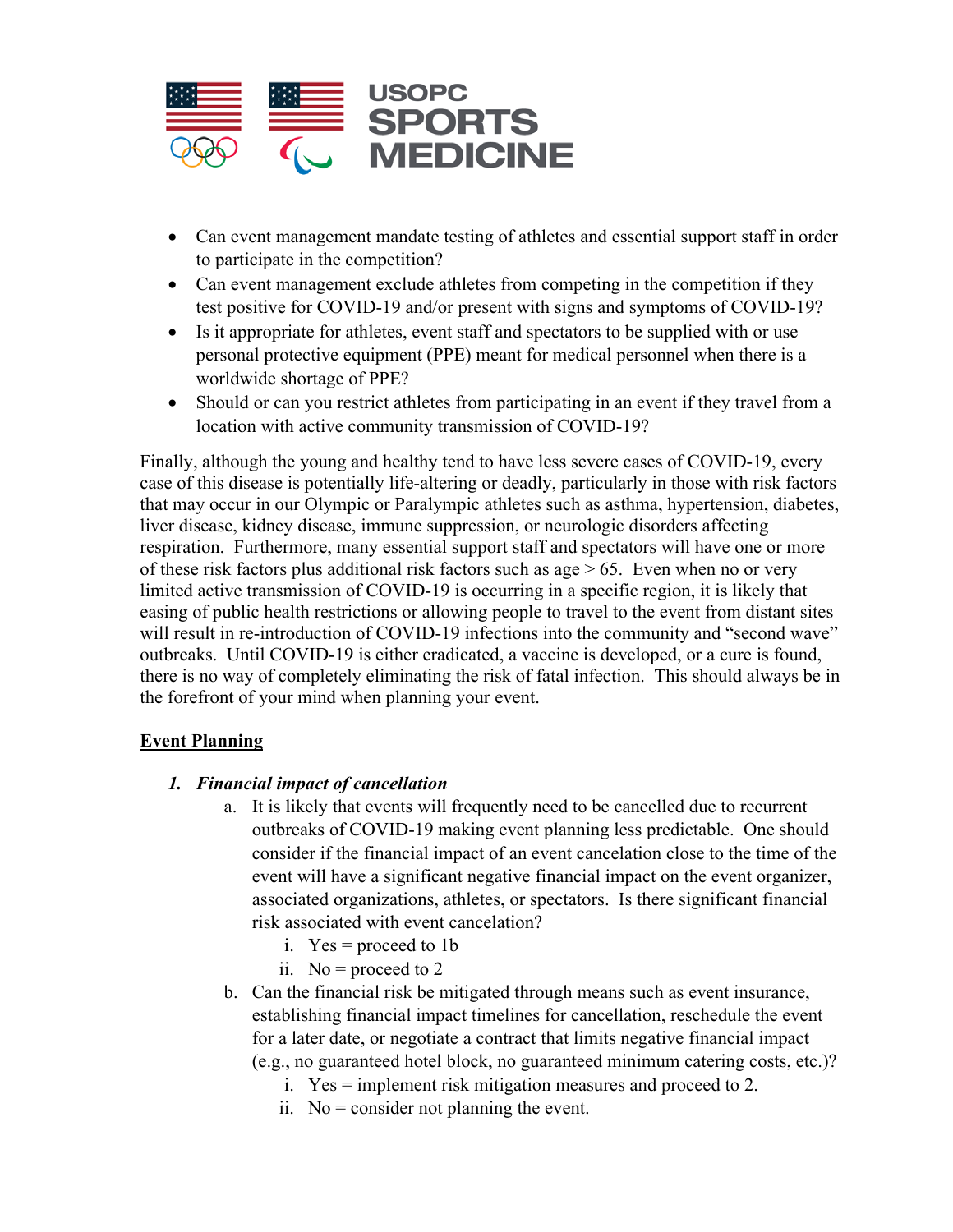

#### *2. Event date*

- a. Choose based upon:
	- i. Duration of time it takes for the athletes to adequately prepare for the event
		- 1. This information should be determined by engaging athletes, exercise physiologists, coaches, and other experts from the target sport
	- ii. Athlete access to training facilities. This will depend upon:
		- 1. Region where training will take place
			- a. Restrictions will be reduced by public health authorities based upon many factors such as the prevalence of ongoing COVID-19 infection in the region and available public health resources
			- b. Determine what regions are critical for athlete training and when athletes will be able to train in those regions
		- 2. Type of sport
			- a. Some sports can be practiced independently and have a low risk of disease transmission (e.g., long distance running), while others require close physical contact with a high risk of disease transmission (e.g., wrestling). These factors will impact when an athlete can resume normal training.
	- iii. When public health authorities will allow sports events to take place in the chosen region
	- iv. When the venue will be available
	- v. Miscellaneous factors (e.g., season/weather)

# *3. Event location*

- a. Choose a region with limited or no active coronavirus transmission
	- i. Remember that when people travel from outside the region, they are introducing the risk of the region from which they came. This can be mitigated by having them travel to the event location a minimum of 14 days prior to the event and following the instructions outlined in section 4.g.ii.1 or possibly 5.g.ii.2 as our understanding of these tests evolve and if resources allow.
- b. The area must have the infrastructure to host the event
	- i. Venue, security, medical (public health resources, hospitals, EMS, etc.), transportation, lodging, restaurants, etc.
- c. Factors that may mitigate the risk of infection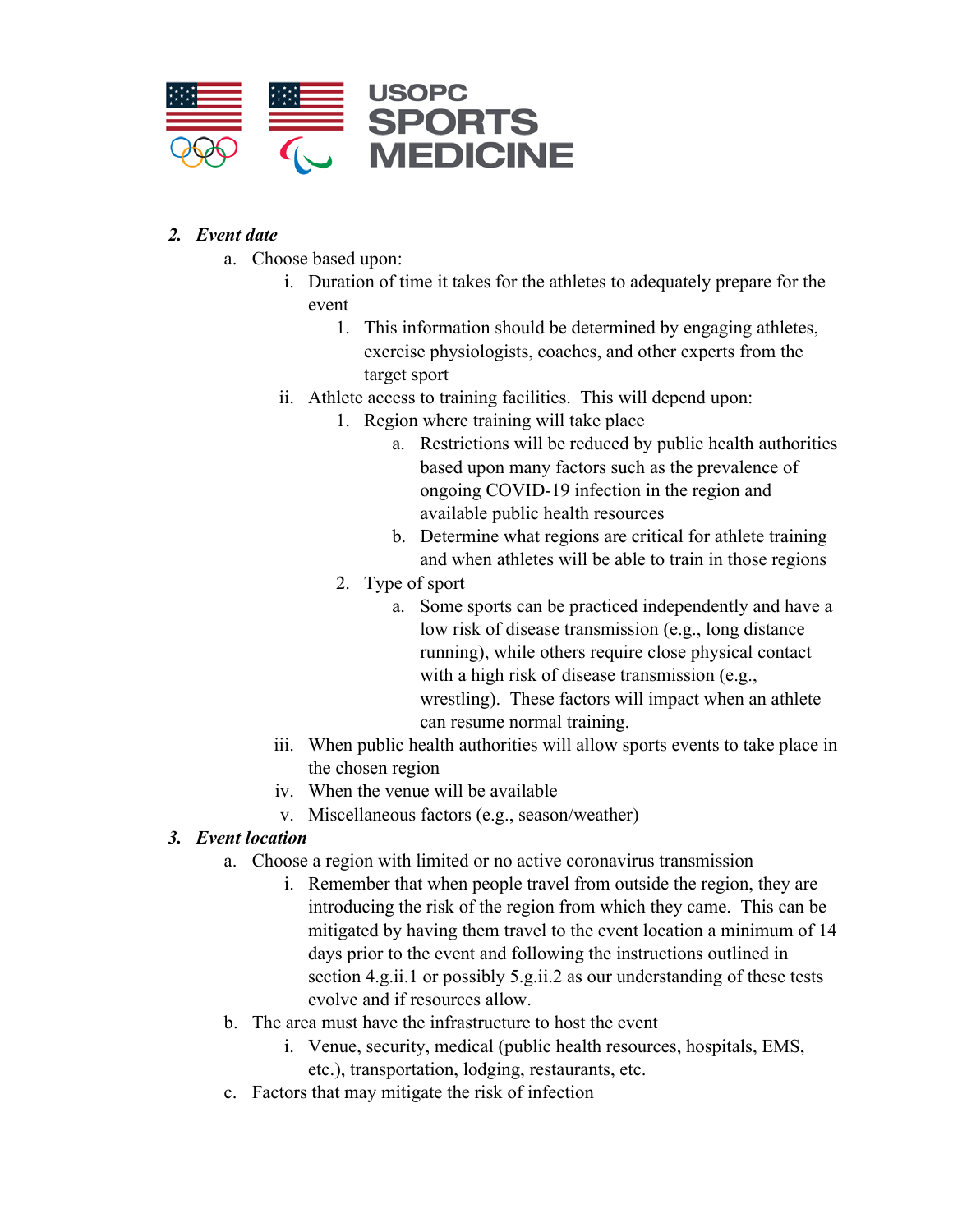

- i. Availability of lodging with private rooms for all athletes, coaches, event staff and media
- ii. Outdoor venues are preferable as they likely have less risk of infection transmission than indoor venues
- iii. Separate venue access/egress routes for athletes, coaches, event staff, media and spectators
- iv. Adequate space in venue access/egress locations to enable social distancing
- d. Sufficient space and/or venue layout to enable appropriate medical setup
	- i. Easily accessible and appropriately sized room for medical clinic located near venue access/egress route
	- ii. One or more adjacent rooms that can be used for isolation of person(s) with suspected infection
- e. For series of events that are supposed to take place in different locations at scheduled time-intervals (e.g., each weekend), consider limiting the number of locations and repetitively using these locations to reduce the need for travel for athletes, coaches, event staff, media and spectators; improve coordination with local businesses, public health authorities and medical systems; and facilitate infection mitigation procedures.

# *4. Risk of Infection Transmission*

- *a.* Although there are not yet any specific scientific studies evaluating the risk of COVID-19 transmission in sport, it is logical that certain sports will have a higher risk than others. Furthermore, since COVID-19 can result in critical illness or death, consideration of the inherent risk associated with different sports should be part of the planning process. The following is a proposed risk stratification scale for COVID-19 transmission in sports:
	- *i.* High Risk: sports that involve close, sustained contact between participants, lack of significant protective barriers, and high probability that respiratory particles will be transmitted between participants
		- *1.* Examples: wrestling, boxing, judo, karate, taekwondo, rugby
	- *ii.* Moderately Risk: sports that involve close, sustained contact, but with protective equipment in place that may reduce the likelihood of respiratory particle transmission between participants OR intermittent close contact OR group sports OR sports that use equipment that can't be cleaned between participants
		- *1.* Examples: bobsleigh, doubles luge, multi-person rowing, multi-person kayaking, multi-person canoeing, basketball,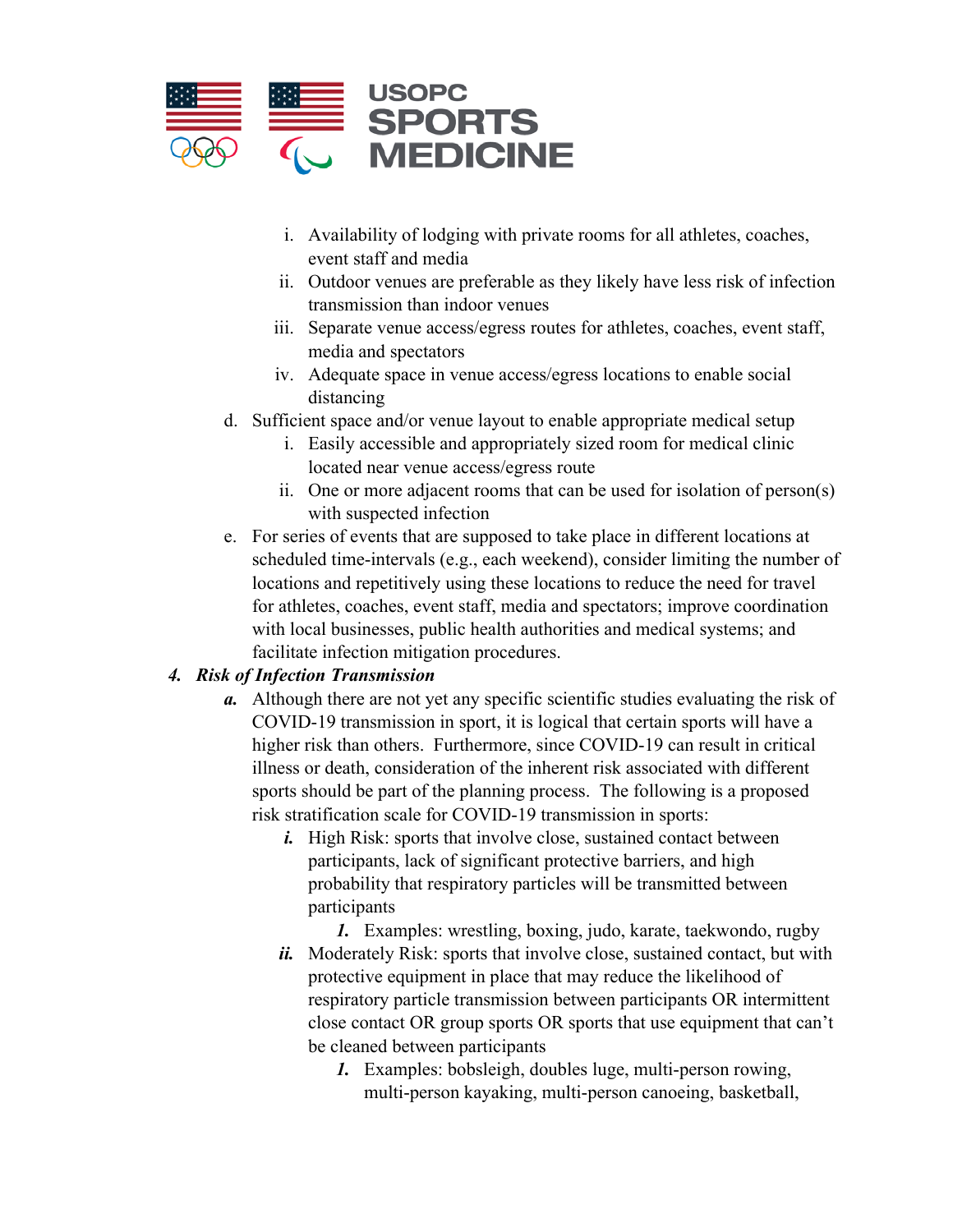

volleyball, baseball, soccer, water polo, gymnastics (if equipment can't be sufficiently cleaned between competitors), hockey, table tennis, tennis, swimming relays, synchronized diving, pole vault, high jump, long jump, artistic swimming, badminton, fencing, cycling in a group, running in a group, triathlon, modern pentathlon, group sailing, cross country skiing, biathlon, Nordic combined, short track speedskating, speed skating in a group

- *iii.* Low Risk: sports that can be done with social distancing or individually with no sharing of equipment or the ability to clean the equipment between use by competitors
	- *1.* Archery, shooting, individual running events, individual cycling events, individual swimming, individual canoeing, individual kayaking, individual rowing, individual diving, equestrian dressage or eventing, golf, individual sailing, skateboarding, sport climbing, trampoline, weightlifting, alpine skiing, single luge, curling, freestyle skiing, individual speedskating, snowboarding, ski jumping
- *iv.* High risk sports should be avoided until risk mitigation measures can be performed that eliminate the risk of COVID-19 transmission between competitors. Potential ways this could be accomplish include:
	- *1.* Determining that no competitors participating in the event has COVID-19 by:
		- *a.* Isolating each athlete for 14 days prior to the competition and ensuring they don't develop any signs or symptoms of COVID-19, OR
		- *b.* Having two negative COVID-19 tests 24 hours apart within a few days of the competition and ensuring the athletes are isolated from the time of the tests until the competition
- *v.* Moderate risk sports should be avoided until the risk of COVID-19 between competitors can be eliminated (see above) OR measures can be taken to make the sport low risk such as switching group activities to individual activities (e.g., running, cycling, cross-country skiing, Nordic combined, etc.)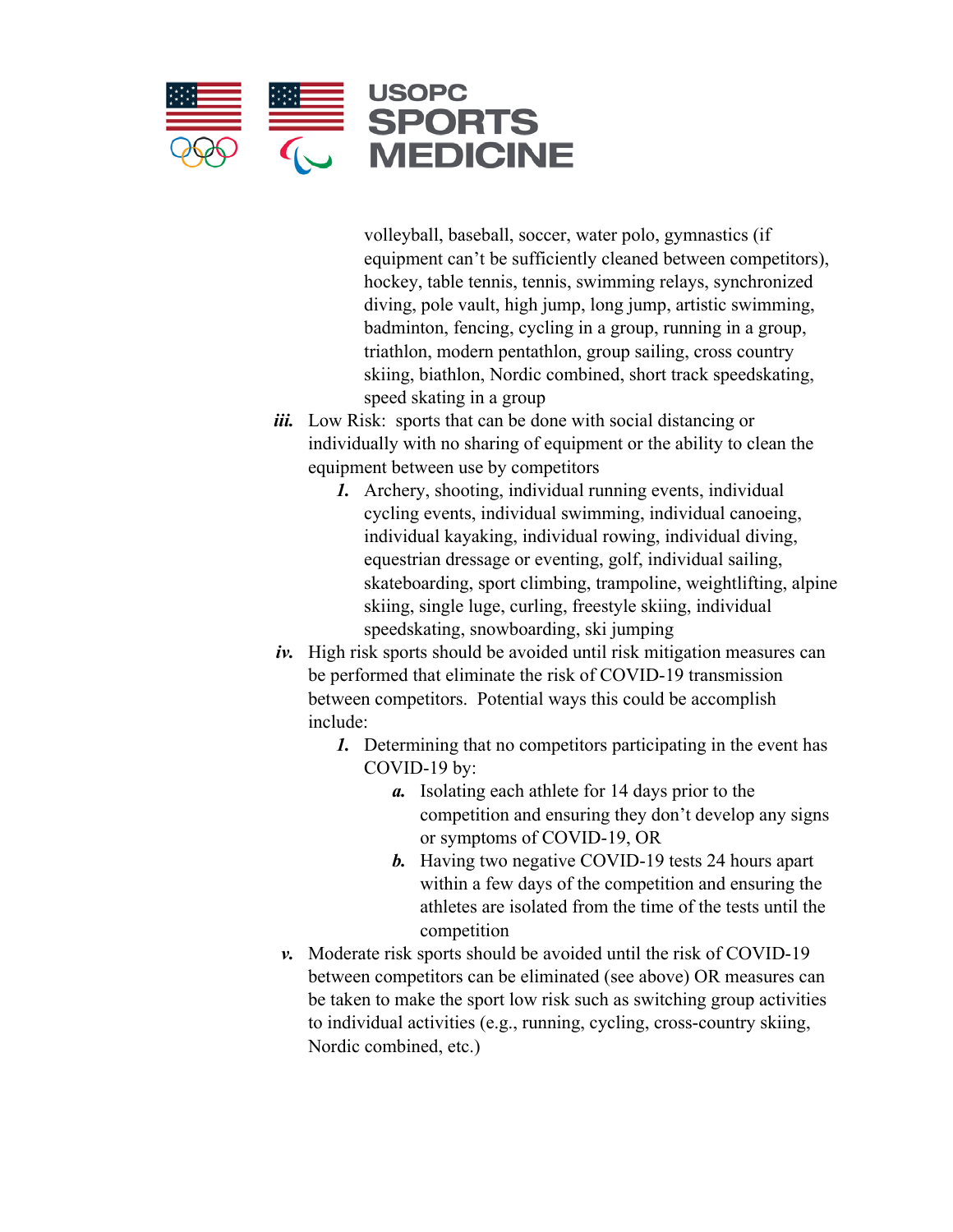

*vi.* Low risk sports can be planned when public health officials and government authorities will allow the competition and appropriate event planning takes place (see *Event Planning* section)

# *5. Event Planning*

- a. Appoint a medical director for the event
- b. Determine who or what group will have decision making authority to modify, restrict, postpone, or cancel the event
	- i. The medical director should be given the authority to cancel the event based upon public health risk
- c. Use the following [World Health Organization resources](https://www.who.int/emergencies/diseases/novel-coronavirus-2019/technical-guidance/points-of-entry-and-mass-gatherings) to help you assess the risk of your event and develop a risk mitigation plan:
	- i. Key planning recommendations for Mass Gatherings in the context of the current COVID-19 outbreak (Appendix 1)
	- ii. Considerations for sports federations/sports event organizers when planning mass gatherings in the context of COVID-19 (Appendix 2)
	- iii. Sports event mass gatherings COVID-19 risk assessment tool (Appendix 3)
	- iv. Mass gatherings COVID-19 decision tree (Appendix 4)
- d. Obtain approval for the event from local government authorities
- e. Work closely with county and state public health authorities throughout the event planning process to obtain the most accurate information regarding the local COVID-19 situation, facilitate sharing of information between the event planners and public health authorities, ensure coordination of public health resources, and make certain proper public health policies and procedures are developed by the event planners
- f. Identify local healthcare resources (e.g., urgent cares, emergency rooms, ambulance services), notify them of the event time and location, develop the event's medical plan with their input, create a flyer with the name, address and contact number for local healthcare resources that can be given to athletes, coaches, event staff, media and spectators
- g. Determine who will be allowed at the event
	- i. Group people into Tiers from essential to non-essential and decide which Tiers will be allowed at the event
		- 1. Tier 1 (Essential): Athletes, coaches, officials, event staff, medical staff, security, anti-doping officials
		- 2. Tier 2 (Preferred): Media, volunteers, recovery staff (e.g., massage therapists)
		- 3. Tier 3 (Non-essential): Spectators, vendors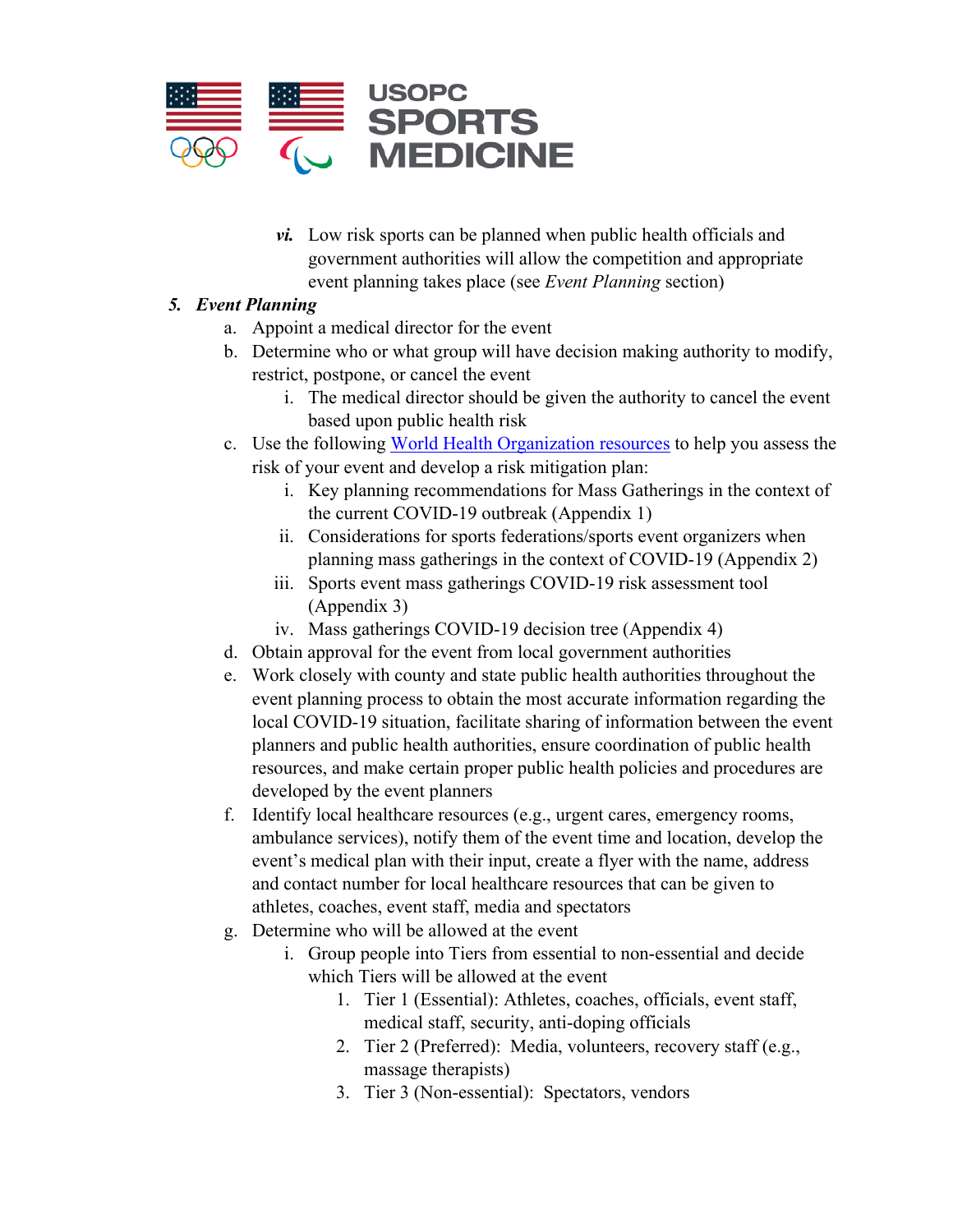

- <span id="page-6-0"></span>ii. Criteria for attending/participating in the event
	- 1. Required
		- a. No signs or symptoms of COVID-19 (Appendix 5) in the past 14 days
			- i. If an athlete has had a case of documented COVID-19 infection, they need a note from their doctor indicating they are cleared to participate in competition
		- b. No close sustained contact with anyone who is sick within 14 days of the event
			- i. Since the signs and symptoms of COVID-19 can be fairly non-specific and not just respiratory symptoms, it is recommended that athletes should not be in close sustained contact with anyone who is sick for 14 days prior to beginning group training. This requirement reduces the risk of introducing COVID-19 into the training group by someone who may have COVID-19 but isn't experiencing any symptoms yet.
	- 2. Additional criteria that could be used for Tier 1 individuals based upon advancements in scientific knowledge, test availability, and athlete/organizational resources[\\*](#page-12-0)
		- a. Two negative COVID-19 tests separated by 24 hours
			- i. Tests must be performed the week of the event and results must be available prior to the event. Tests would need to be repeated if the individual subsequently:
				- 1. Has close sustained contact with someone with documented COVID-19 infection
				- 2. Develops signs or symptoms of COVID-19 infection
		- b. Coronavirus serology demonstrating prior infection (i.e.: presence of IgG), but no current infection (i.e.: lack of IgM)
			- i. The test must be performed prior to beginning group training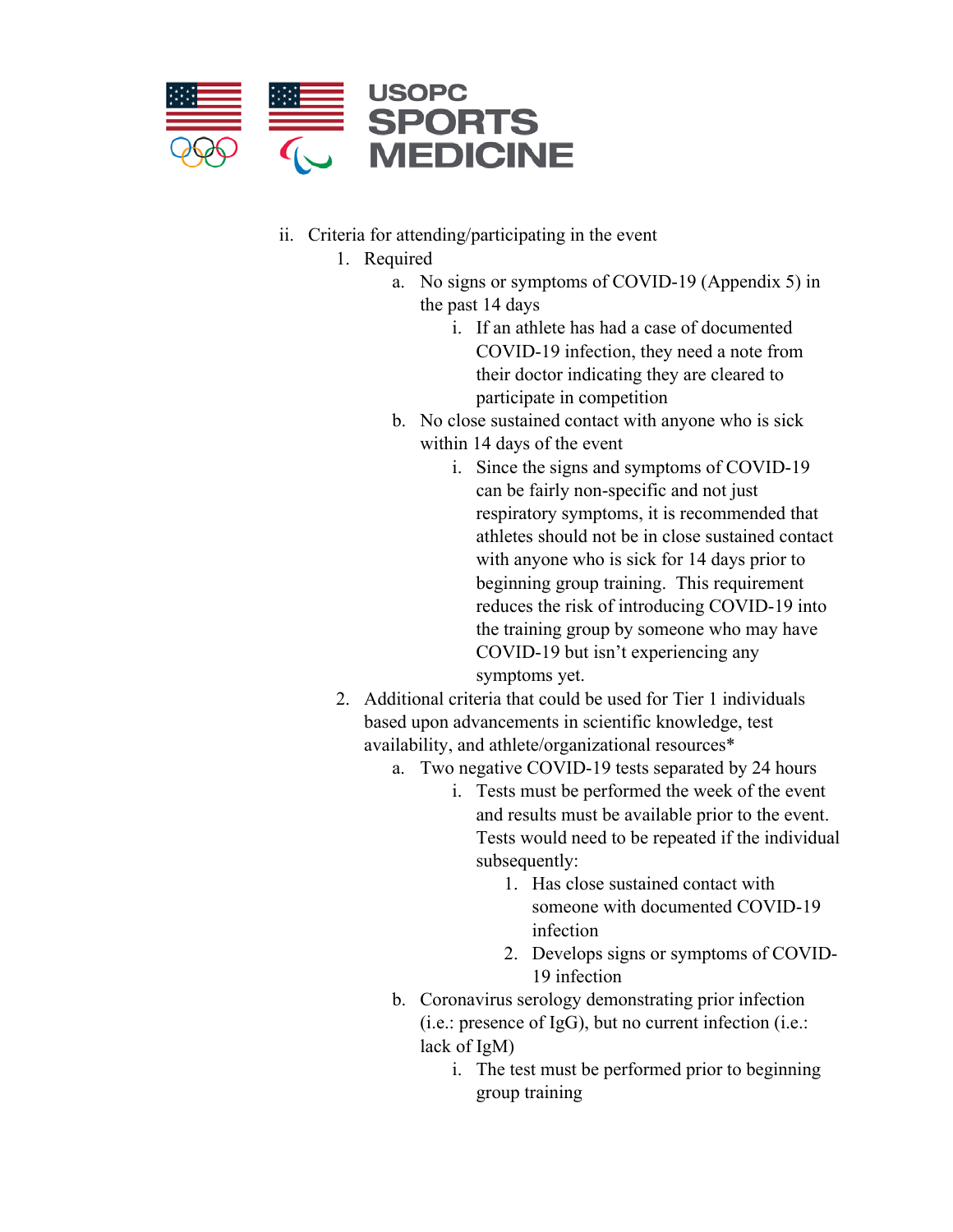

- 3. Additional considerations when deciding who can attend/participate in the event
	- a. COVID-19 prevalence and active transmission rates in the location from which an individual is traveling
	- b. How long they have been in the event region
	- c. If they have had a prior case of documented COVID-19 from which they have recovered
- iii. Using multi-modal communication strategies (e.g., flyers, social media, website, etc), encourage individuals at high risk for severe illness not to attend the event. Risk factors include:
	- 1.  $> 65$  years of age
	- 2. Moderate to severe asthma
	- 3. Chronic lung disease
	- 4. Serious heart conditions
	- 5. Immunocompromised
	- 6. Severe obesity
	- 7. Diabetes
	- 8. Liver disease
	- 9. Living in a nursing home or long-term care facility
- h. Develop event medical plan with particular attention to COVID-19 factors. This plan should include:
	- i. Establishing medical team leadership structure
	- ii. Determining required number and type of medical personnel
	- iii. Clearly defining roles and responsibilities of medical team members
	- iv. Determining necessary medical supplies. Specific to COVID-19, be sure to order the required personal protective equipment (PPE) for anyone who will be in close contact with those with a possible infection (i.e.: ushers, vendors, security personnel and medical personnel should wear gloves and face masks). When evaluating someone with possible COVID-19, medical personnel should wear N95 face masks that are fit tested, gowns, gloves and goggles/face shields.
	- v. Determining medical clinic location(s), isolation room location(s), medical personnel locations outside the medical clinic (e.g., by the field of play, in the spectator locations, etc.) and ambulance location
	- vi. Identifying access/egress routes for medical personnel to key locations in the venue (e.g., from the field of play to the ambulance or medical clinic, from the medical clinic to the ambulance, etc.)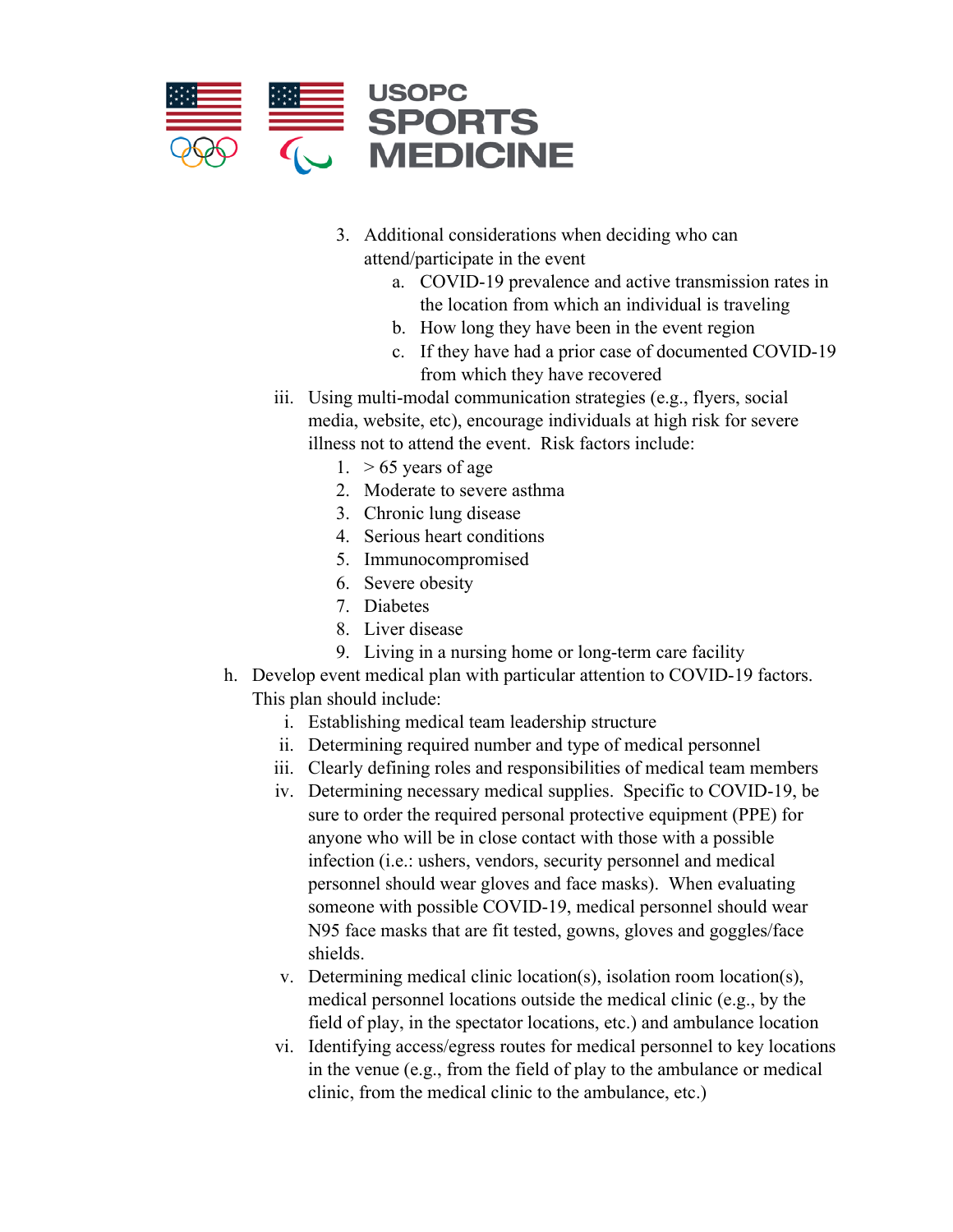

- vii. Creating lines of communication between medical team, local emergency medical services, event organizers, event staff, athletes, coaches and spectators
	- 1. Ensure all stakeholders are educated on how communication will take place, and how to contact the medical team
- viii. Developing infection prevention measures (see *infection mitigation procedures* section)
	- ix. Identifying individuals with possible infection by:
		- 1. Screening everyone at the venue entrances for signs and symptoms (including temperature checks) of COVID-19 (Appendix 5)
		- 2. Having designated event staff (e.g., security and medical personnel) observe athletes, coaches, event staff, media and spectators at the venue for signs or symptoms of COVID-19
			- a. If an individual is identified with these signs and symptoms, the appropriate event staff (i.e., medical and/or security) should be notified, they should don their PPE, approach the potentially sick individual, provide them with a face mask, and escort them either out of the venue (if they are not an athlete or their signs and symptoms are obvious) or to the medical clinic (if they are an athlete or their signs or symptoms are questionable).
				- i. If they are escorted out of the venue, they should be given a flyer with information regarding local medical resources and instructed to either contact their medical provider or one of the local medical resources for further evaluation.
				- ii. If they are taken to the venue medical clinic, they should be assessed in the isolation room by medical personnel wearing appropriate PPE to determine if they have signs or symptoms of COVID-19.
					- 1. If they do not have signs or symptoms of COVID-19, they can be released back into the venue
					- 2. If they do have symptoms of COVID-19,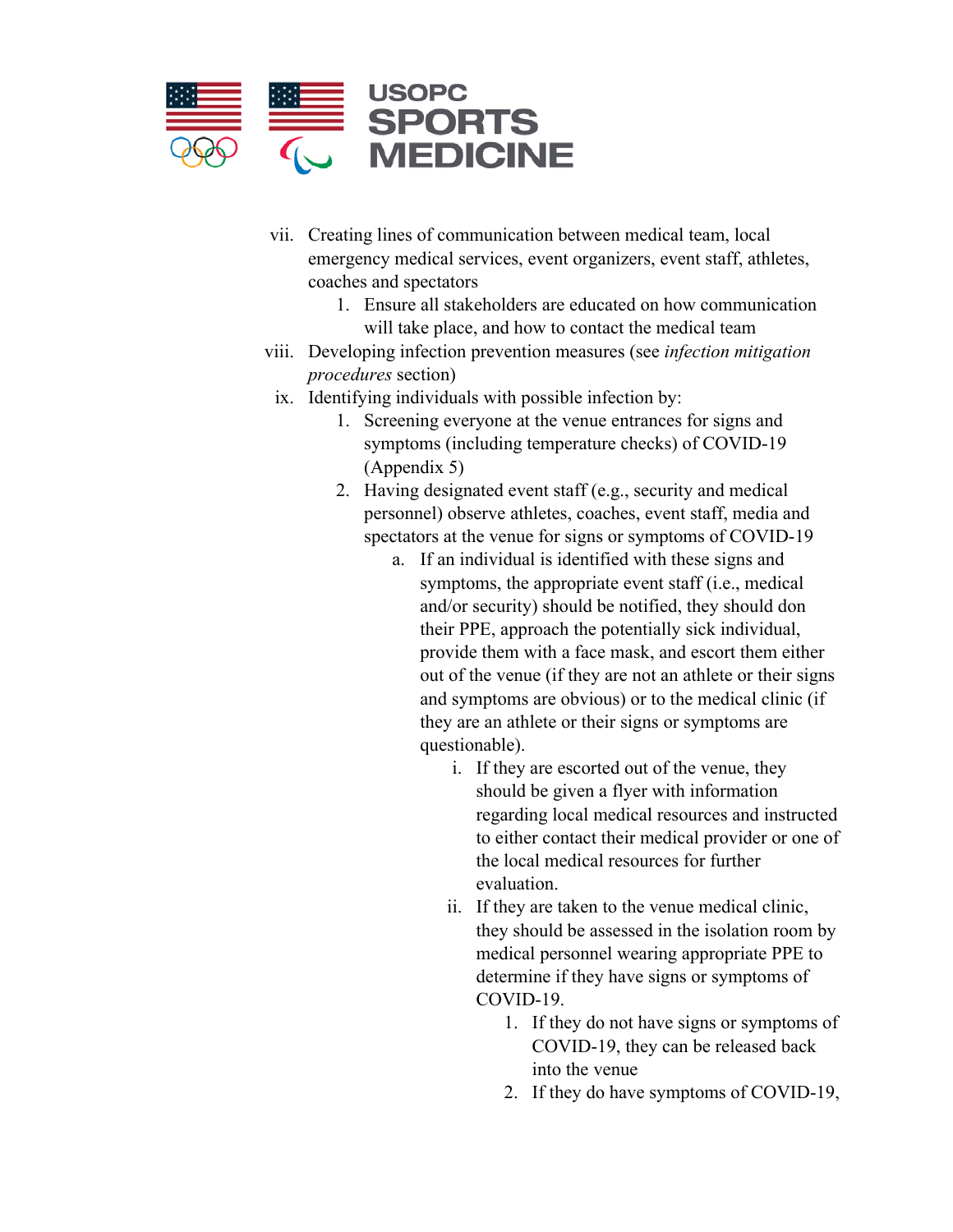

- a. **Non-athletes** should be escorted out of the venue by a staff member wearing appropriate PPE, given a flyer with information regarding local medical resources and instructed to either contact their medical provider or one of the local medical resources for further evaluation. Coaches and event staff should notify their team or supervisor so they can plan accordingly.
- b. Arrangements should be made for **athletes** to be evaluated and/or tested for COVID-19 at a local medical facility
- c. If the event medical team or organizers are notified that an athlete or non-athlete who was at the event subsequently tested positive for COVID-19, the communication process outlined in section 5.j.iv should be activated.
- 3. Promoting self-monitoring for signs or symptoms of COVID-19 (Appendix 5) through multi-modal communication before (e.g., e-mail, event website, social media, etc) and during (e.g., handouts, posters, announcements, texts, etc) the event.
	- a. Those with signs or symptoms of COVID-19 **prior to the event** should be encouraged not to come to the event and event policies and procedures regarding screening and who will be allowed into the event should be clearly communicated. Instructions regarding what to do (i.e., self-quarantine) and who to contact (i.e., event medical [athletes], their healthcare provider or local medical resources) if they are experiencing any of these signs or symptoms.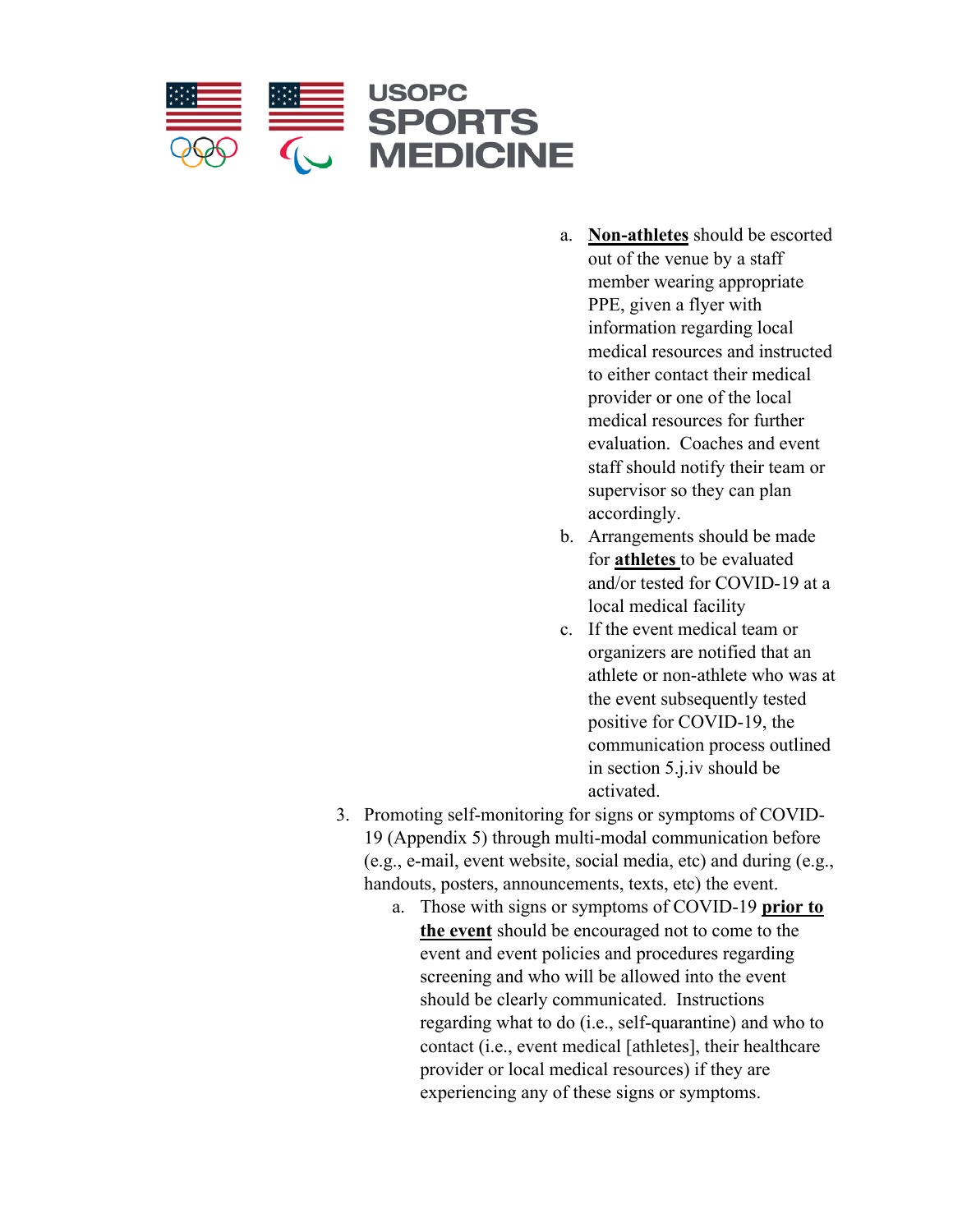

- b. Those with signs or symptoms of COVID-19 **during the event** should:
	- i. Contact the event medical team to arrange for an evaluation if they are an **athlete**
	- ii. Leave the venue and contact either their healthcare provider or local medical resources if they are **anyone else.** Coaches and event staff should notify their team or supervisor so they can plan accordingly.
- i. Infection mitigation procedures
	- i. Education
		- 1. Ensure all event medical personnel have completed COVID-19 education
		- 2. Prior to the event, provide multi-modal communications (e.g., e-mail, social media, website, race packet, etc.) regarding infection mitigation procedures (i.e.: hand washing, avoid touching face, social distancing, etc.)
		- 3. During the event, provide multi-modal communications (e.g., handouts, posters, overhead announcements, texts, event program, etc..) describing infection prevention measures
	- ii. Screen everyone who enters the venue for infection and prevent those with suspected infection from entering the venue (see *Identification of individuals with possible infection* section)
	- iii. Use different entrances for Tier 1 individuals verses Tier 2 and 3
	- iv. Develop a procedure that ensures social distancing at venue entrances, exits, aisles, spectating locations (e.g., every  $3<sup>rd</sup>$  seat, every  $3<sup>rd</sup>$  row, designated/marked standing locations for spectators with 6 feet between each standing location, etc.) and between Tier 1 individuals (e.g., athletes enter stadium one by one, decreased number of competitors per heat, etc.)
	- v. Create clear separation between different Tiers of people at the venue
	- vi. Monitor people at the venue for signs or symptoms of infection (see *Identification of individuals with possible infection* section)
	- vii. Provide hand sanitizer in multiple targeted locations throughout the venue (i.e.: near areas/items frequently touched by multiple people such as doorways, drinking fountains, etc.)
	- viii. Provide facial tissue throughout the venue with adjacent trash receptacle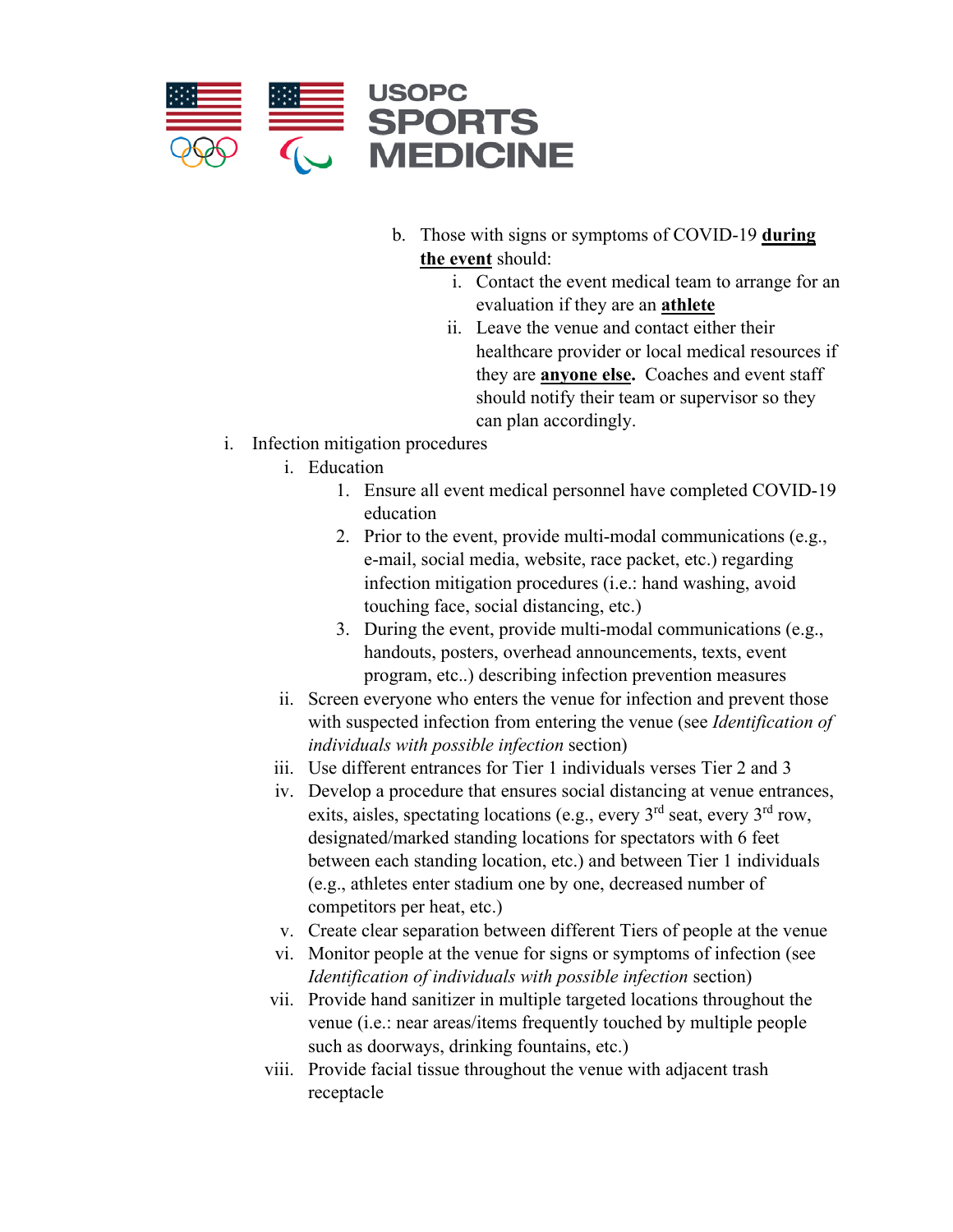<span id="page-11-0"></span>

- ix. Establish frequent cleaning schedule for high touch areas using disinfectant before, during, and after the event[\\*\\*](#page-12-1)
- x. Clean equipment between each athlete use if relevant and possible OR have athlete use their own equipment and prohibit sharing of equipment[\\*\\*](#page-12-1)
- xi. Janitorial/facilities staff performing cleaning and laundering should wear appropriate PPE (i.e.: gloves, face masks) to prevent contact with potentially contaminated surfaces/items, and protect from toxicity associated with cleaning products
- xii. Have athletes bring their own food and hydration. If the event requires "hand-ups" of food and/or hydration, have hand-ups performed by single individual for each athlete to minimize the number of people who touch their food and hydration, and have that individual follow proper infection prevention measures (i.e.: use hand sanitizer or wear gloves when touching the food or water bottle, etc.)
- xiii. Have athletes only use their own towel and hygiene products (i.e.: soap, deodorant, etc.)
- j. Communication
	- i. Establish communication with public health authorities
	- ii. Multi-modal communication (e.g., newsletter, webinar, email, website, social media, event packet, etc) with event athletes, coaches, event staff, media and spectators regarding plans that have been developed to identify those with a potential infection, how this will be addressed, and infection mitigation measures taken by the event planners
	- iii. Place informational posters throughout venue describing:
		- 1. How to prevent the spread of infection
		- 2. Signs and symptoms of COVID-19 and what to do/who to contact if they have these symptoms
		- 3. How to contact medical personnel
		- 4. Who is at risk for more severe infection
	- iv. Create notification process for all event athletes, coaches, event staff, media, spectators and vendors if the organizers/medical personnel learn of suspected or confirmed cases of COVID-19 at the event
	- v. Determine communication strategy for risk mitigation to ensure clear, accurate communication with event athletes, coaches, event staff, media, spectators and vendors
	- vi. Provide post-event summary to athletes, coaches, event staff, media, spectators and vendors